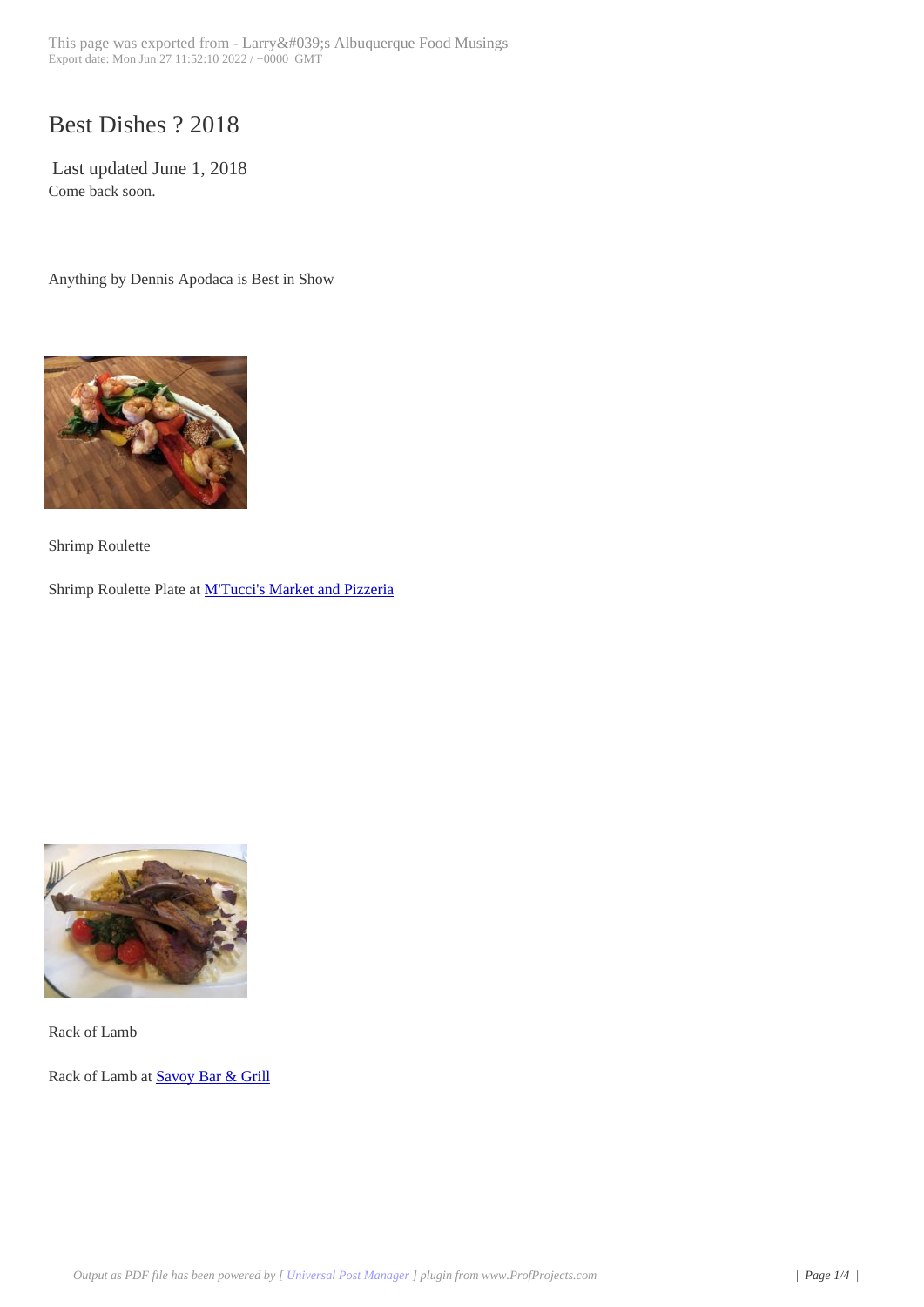

[Pork Intestines](http://www.abqtopten.com/blog/wp-content/uploads/2018/05/pork-intestines.jpg)

Fried Salt and Pepper Pork Intestines at **Budai Gourmet Chinese** 



Mussels

[Mussels at Joe's Pasta House](http://www.abqtopten.com/blog/wp-content/uploads/2018/05/mussels.jpg)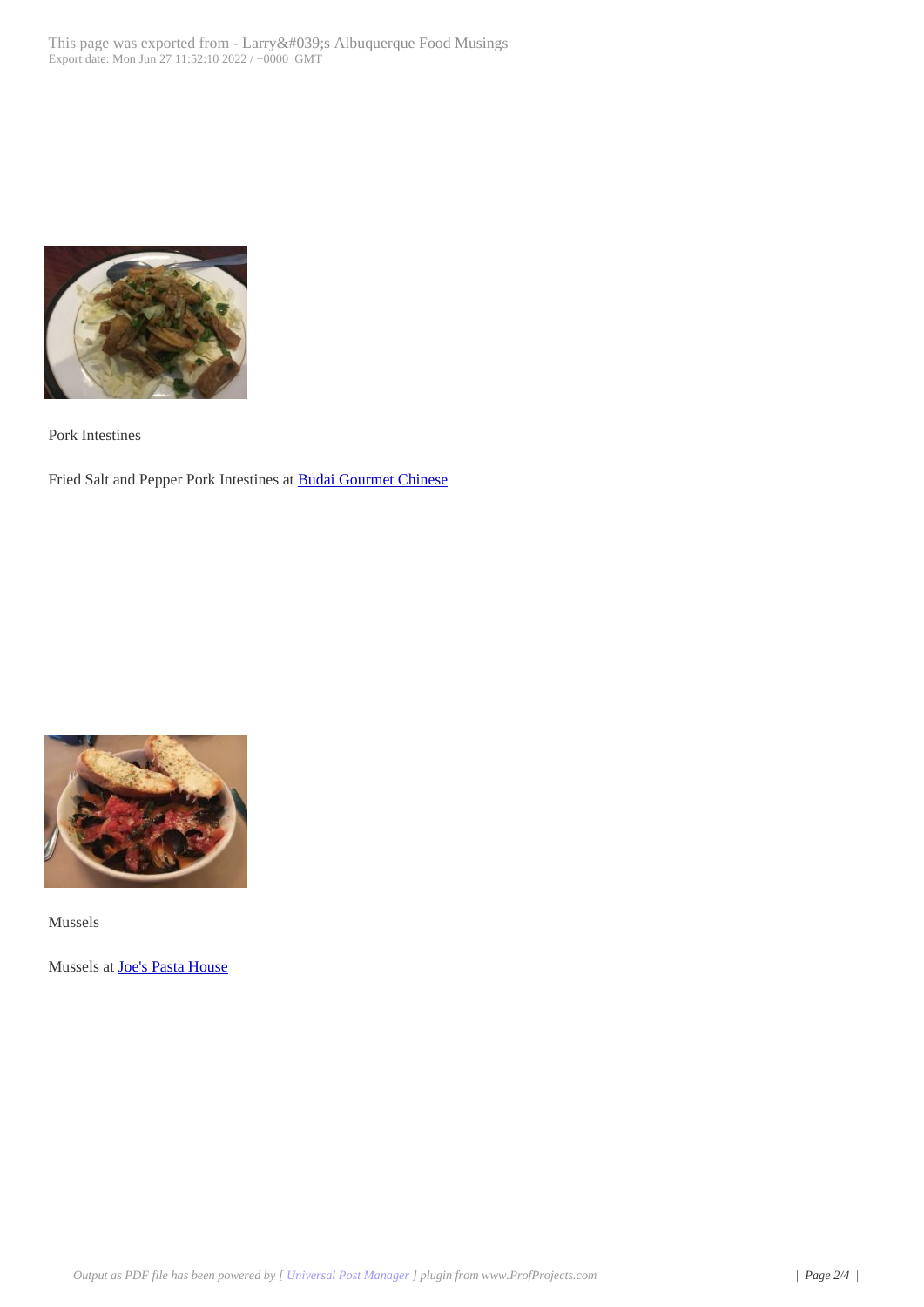

[Duck Enchilada](http://www.abqtopten.com/blog/wp-content/uploads/2018/05/duck-enchilada.jpg)

Duck Enchiladas at the New Sophia's



[Spicy Spinach Noodles](http://www.abqtopten.com/blog/wp-content/uploads/2018/05/spinach-noodles.jpg)

Spicy Spinach Noodles at Thai Vegan